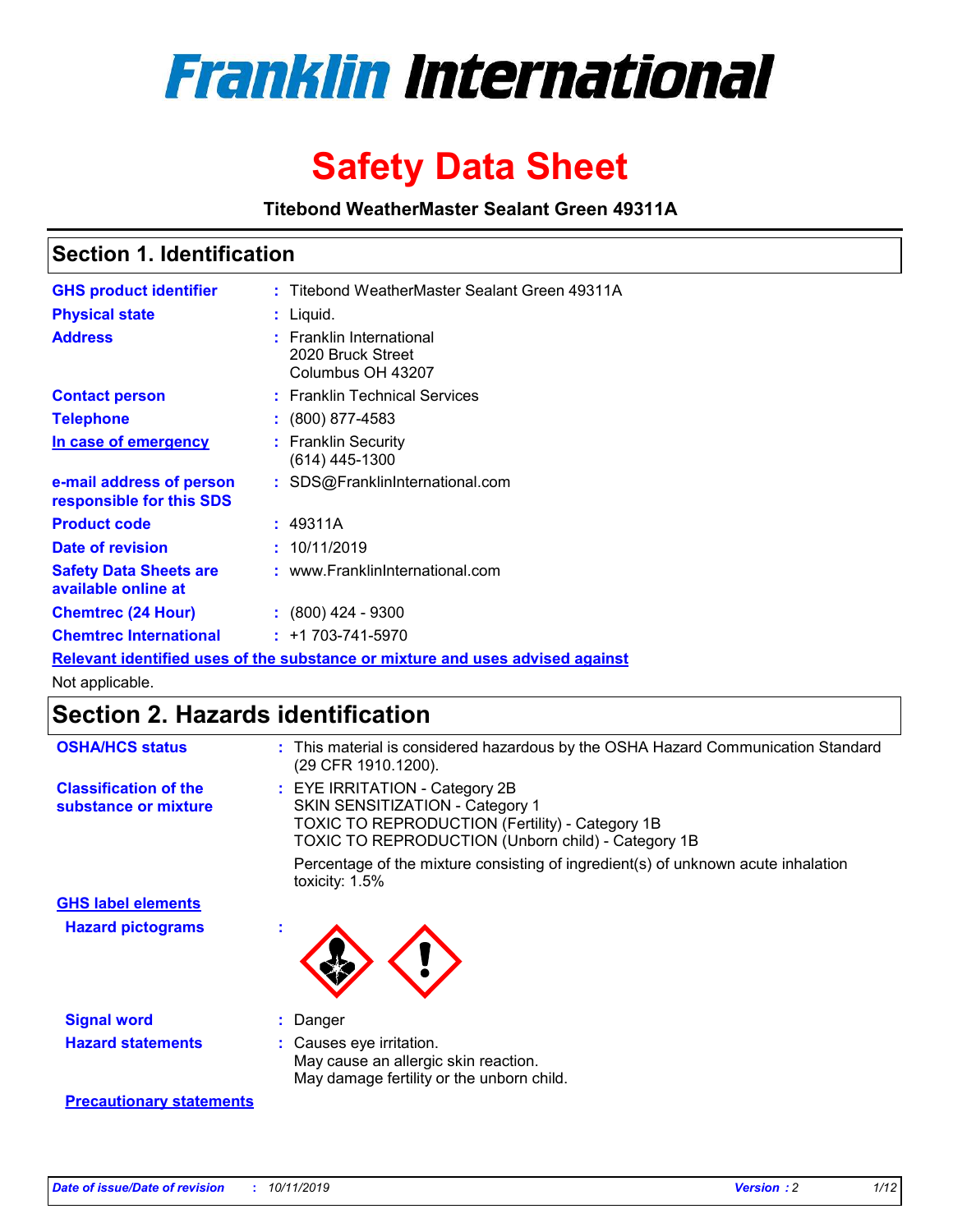### **Section 2. Hazards identification**

| <b>Prevention</b>                          | : Obtain special instructions before use. Do not handle until all safety precautions have<br>been read and understood. Wear protective gloves. Wear eye or face protection.<br>Wear protective clothing. Avoid breathing vapor. Wash hands thoroughly after handling.<br>Contaminated work clothing must not be allowed out of the workplace.                                                        |
|--------------------------------------------|------------------------------------------------------------------------------------------------------------------------------------------------------------------------------------------------------------------------------------------------------------------------------------------------------------------------------------------------------------------------------------------------------|
| <b>Response</b>                            | : IF exposed or concerned: Get medical attention. IF ON SKIN: Wash with plenty of<br>soap and water. Wash contaminated clothing before reuse. If skin irritation or rash<br>occurs: Get medical attention. IF IN EYES: Rinse cautiously with water for several<br>minutes. Remove contact lenses, if present and easy to do. Continue rinsing. If eye<br>irritation persists: Get medical attention. |
| <b>Storage</b>                             | : Store locked up.                                                                                                                                                                                                                                                                                                                                                                                   |
| <b>Disposal</b>                            | : Dispose of contents and container in accordance with all local, regional, national and<br>international regulations.                                                                                                                                                                                                                                                                               |
| <b>Hazards not otherwise</b><br>classified | : Product generates methanol during cure.                                                                                                                                                                                                                                                                                                                                                            |
|                                            |                                                                                                                                                                                                                                                                                                                                                                                                      |

### **Section 3. Composition/information on ingredients**

| <b>Substance/mixture</b><br>Mixture                  |               |                     |
|------------------------------------------------------|---------------|---------------------|
| <b>Ingredient name</b>                               | $\frac{9}{6}$ | <b>CAS number</b>   |
| 3-aminopropyltriethoxysilane<br>Dibutyltin dilaurate | ≤3<br>≤0.3    | 919-30-2<br>77-58-7 |

Any concentration shown as a range is to protect confidentiality or is due to batch variation.

**There are no additional ingredients present which, within the current knowledge of the supplier and in the concentrations applicable, are classified as hazardous to health or the environment and hence require reporting in this section.**

**Occupational exposure limits, if available, are listed in Section 8.**

### **Section 4. First aid measures**

| <b>Description of necessary first aid measures</b> |                                                                                                                                                                                                                                                                                                                                                                                                                                                                                                                                                                                                                                                                                                                                                                           |  |  |  |
|----------------------------------------------------|---------------------------------------------------------------------------------------------------------------------------------------------------------------------------------------------------------------------------------------------------------------------------------------------------------------------------------------------------------------------------------------------------------------------------------------------------------------------------------------------------------------------------------------------------------------------------------------------------------------------------------------------------------------------------------------------------------------------------------------------------------------------------|--|--|--|
| <b>Eye contact</b>                                 | : Immediately flush eyes with plenty of water, occasionally lifting the upper and lower<br>eyelids. Check for and remove any contact lenses. Continue to rinse for at least 10<br>minutes. If irritation persists, get medical attention.                                                                                                                                                                                                                                                                                                                                                                                                                                                                                                                                 |  |  |  |
| <b>Inhalation</b>                                  | : Remove victim to fresh air and keep at rest in a position comfortable for breathing. If<br>not breathing, if breathing is irregular or if respiratory arrest occurs, provide artificial<br>respiration or oxygen by trained personnel. It may be dangerous to the person providing<br>aid to give mouth-to-mouth resuscitation. Get medical attention. If unconscious, place<br>in recovery position and get medical attention immediately. Maintain an open airway.<br>Loosen tight clothing such as a collar, tie, belt or waistband. In case of inhalation of<br>decomposition products in a fire, symptoms may be delayed. The exposed person may<br>need to be kept under medical surveillance for 48 hours.                                                       |  |  |  |
| <b>Skin contact</b>                                | : Wash with plenty of soap and water. Remove contaminated clothing and shoes. Wash<br>contaminated clothing thoroughly with water before removing it, or wear gloves.<br>Continue to rinse for at least 10 minutes. Get medical attention. In the event of any<br>complaints or symptoms, avoid further exposure. Wash clothing before reuse. Clean<br>shoes thoroughly before reuse.                                                                                                                                                                                                                                                                                                                                                                                     |  |  |  |
| <b>Ingestion</b>                                   | : Wash out mouth with water. Remove dentures if any. Remove victim to fresh air and<br>keep at rest in a position comfortable for breathing. If material has been swallowed and<br>the exposed person is conscious, give small quantities of water to drink. Stop if the<br>exposed person feels sick as vomiting may be dangerous. Do not induce vomiting<br>unless directed to do so by medical personnel. If vomiting occurs, the head should be<br>kept low so that vomit does not enter the lungs. Get medical attention. Never give<br>anything by mouth to an unconscious person. If unconscious, place in recovery position<br>and get medical attention immediately. Maintain an open airway. Loosen tight clothing<br>such as a collar, tie, belt or waistband. |  |  |  |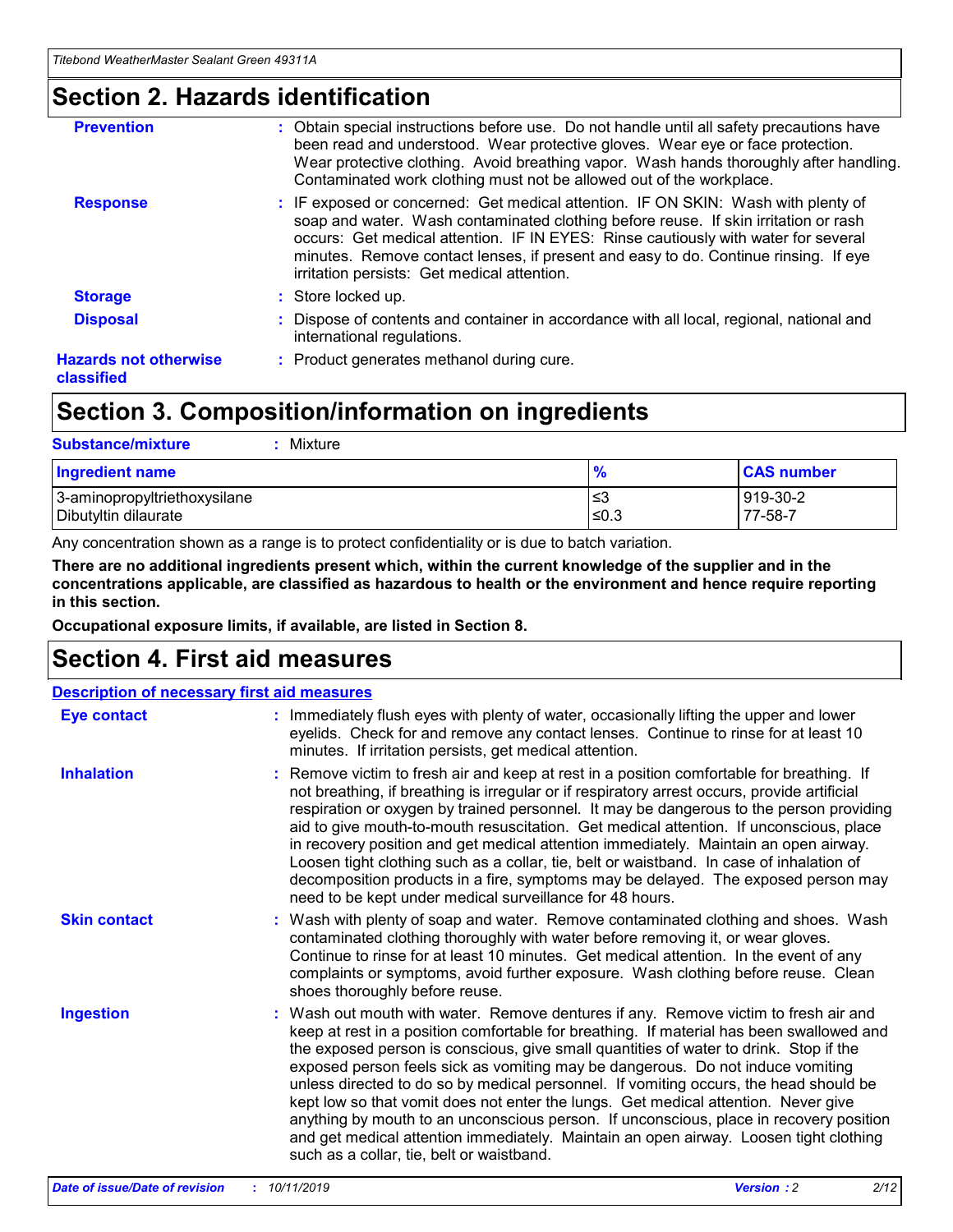## **Section 4. First aid measures**

| Most important symptoms/effects, acute and delayed |  |                                                                                                                                                                                                                                                                                                                                                                                                                 |
|----------------------------------------------------|--|-----------------------------------------------------------------------------------------------------------------------------------------------------------------------------------------------------------------------------------------------------------------------------------------------------------------------------------------------------------------------------------------------------------------|
| <b>Potential acute health effects</b>              |  |                                                                                                                                                                                                                                                                                                                                                                                                                 |
| <b>Eye contact</b>                                 |  | : May cause eye irritation.                                                                                                                                                                                                                                                                                                                                                                                     |
| <b>Inhalation</b>                                  |  | : No known significant effects or critical hazards.                                                                                                                                                                                                                                                                                                                                                             |
| <b>Skin contact</b>                                |  | : May cause skin irritation.                                                                                                                                                                                                                                                                                                                                                                                    |
| <b>Ingestion</b>                                   |  | : No known significant effects or critical hazards.                                                                                                                                                                                                                                                                                                                                                             |
| <b>Over-exposure signs/symptoms</b>                |  |                                                                                                                                                                                                                                                                                                                                                                                                                 |
| <b>Eye contact</b>                                 |  | : Adverse symptoms may include the following:<br>irritation<br>watering<br>redness                                                                                                                                                                                                                                                                                                                              |
| <b>Inhalation</b>                                  |  | : Adverse symptoms may include the following:<br>reduced fetal weight<br>increase in fetal deaths<br>skeletal malformations                                                                                                                                                                                                                                                                                     |
| <b>Skin contact</b>                                |  | : Adverse symptoms may include the following:<br>irritation<br>redness<br>reduced fetal weight<br>increase in fetal deaths<br>skeletal malformations                                                                                                                                                                                                                                                            |
| <b>Ingestion</b>                                   |  | : Adverse symptoms may include the following:<br>reduced fetal weight<br>increase in fetal deaths<br>skeletal malformations                                                                                                                                                                                                                                                                                     |
|                                                    |  | <b>Indication of immediate medical attention and special treatment needed, if necessary</b>                                                                                                                                                                                                                                                                                                                     |
| <b>Notes to physician</b>                          |  | : In case of inhalation of decomposition products in a fire, symptoms may be delayed.<br>The exposed person may need to be kept under medical surveillance for 48 hours.                                                                                                                                                                                                                                        |
| <b>Specific treatments</b>                         |  | : No specific treatment.                                                                                                                                                                                                                                                                                                                                                                                        |
| <b>Protection of first-aiders</b>                  |  | : No action shall be taken involving any personal risk or without suitable training. If it is<br>suspected that fumes are still present, the rescuer should wear an appropriate mask or<br>self-contained breathing apparatus. It may be dangerous to the person providing aid to<br>give mouth-to-mouth resuscitation. Wash contaminated clothing thoroughly with water<br>before removing it, or wear gloves. |

**See toxicological information (Section 11)**

### **Section 5. Fire-fighting measures**

| <b>Extinguishing media</b>                             |                                                                                                                                                                                                     |
|--------------------------------------------------------|-----------------------------------------------------------------------------------------------------------------------------------------------------------------------------------------------------|
| <b>Suitable extinguishing</b><br>media                 | : Use an extinguishing agent suitable for the surrounding fire.                                                                                                                                     |
| <b>Unsuitable extinguishing</b><br>media               | : None known.                                                                                                                                                                                       |
| <b>Specific hazards arising</b><br>from the chemical   | : In a fire or if heated, a pressure increase will occur and the container may burst.                                                                                                               |
| <b>Hazardous thermal</b><br>decomposition products     | : Decomposition products may include the following materials:<br>carbon dioxide<br>carbon monoxide<br>nitrogen oxides<br>metal oxide/oxides                                                         |
| <b>Special protective actions</b><br>for fire-fighters | : Promptly isolate the scene by removing all persons from the vicinity of the incident if<br>there is a fire. No action shall be taken involving any personal risk or without suitable<br>training. |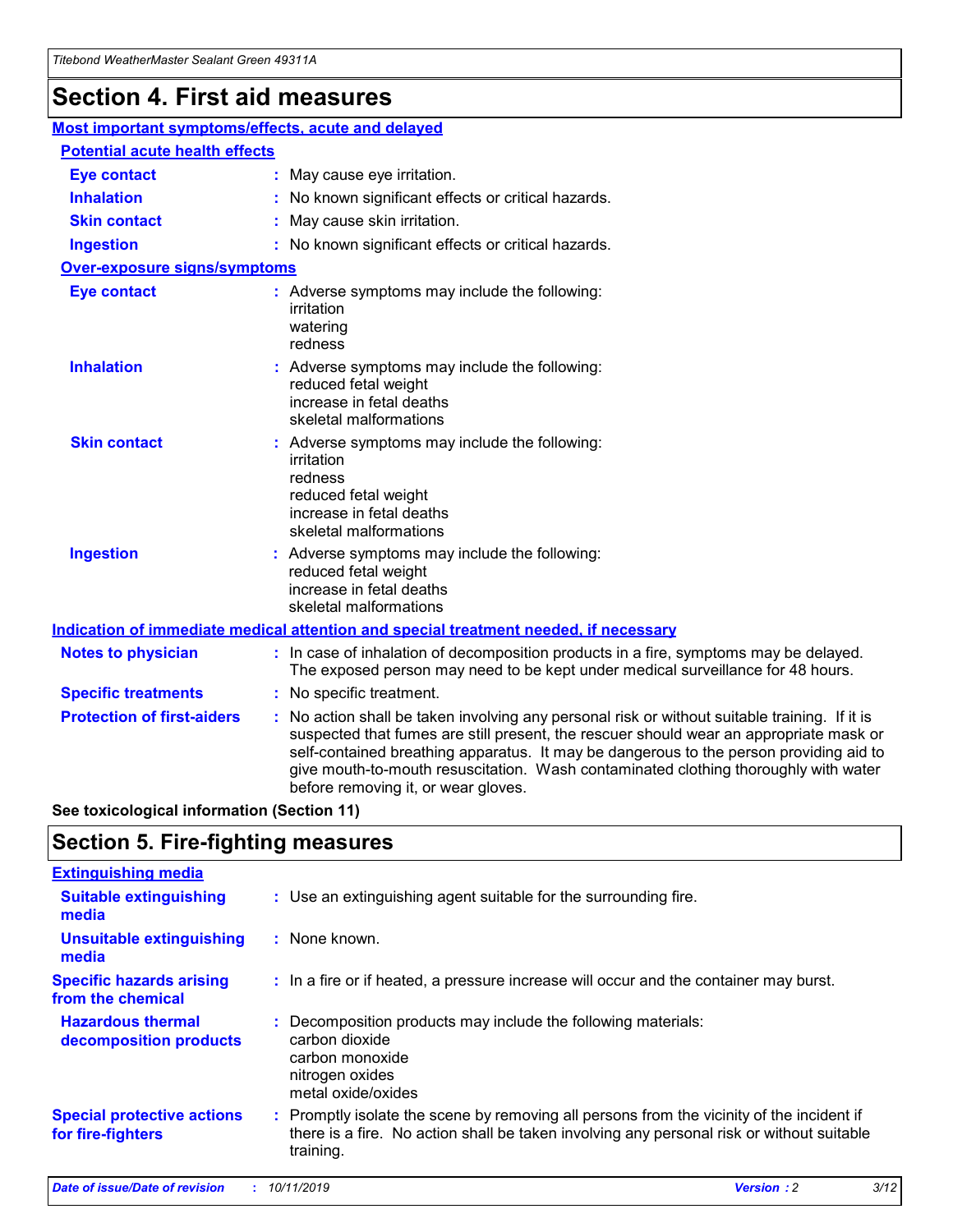### **Section 5. Fire-fighting measures**

**Special protective equipment for fire-fighters** Fire-fighters should wear appropriate protective equipment and self-contained breathing **:** apparatus (SCBA) with a full face-piece operated in positive pressure mode.

### **Section 6. Accidental release measures**

#### **Personal precautions, protective equipment and emergency procedures**

| For non-emergency<br>personnel                               | : No action shall be taken involving any personal risk or without suitable training.<br>Evacuate surrounding areas. Keep unnecessary and unprotected personnel from<br>entering. Do not touch or walk through spilled material. Avoid breathing vapor or mist.<br>Provide adequate ventilation. Wear appropriate respirator when ventilation is<br>inadequate. Put on appropriate personal protective equipment.                                                                                                                                                                                                                                                                                             |
|--------------------------------------------------------------|--------------------------------------------------------------------------------------------------------------------------------------------------------------------------------------------------------------------------------------------------------------------------------------------------------------------------------------------------------------------------------------------------------------------------------------------------------------------------------------------------------------------------------------------------------------------------------------------------------------------------------------------------------------------------------------------------------------|
|                                                              | For emergency responders : If specialized clothing is required to deal with the spillage, take note of any information in<br>Section 8 on suitable and unsuitable materials. See also the information in "For non-<br>emergency personnel".                                                                                                                                                                                                                                                                                                                                                                                                                                                                  |
| <b>Environmental precautions</b>                             | : Avoid dispersal of spilled material and runoff and contact with soil, waterways, drains<br>and sewers. Inform the relevant authorities if the product has caused environmental<br>pollution (sewers, waterways, soil or air).                                                                                                                                                                                                                                                                                                                                                                                                                                                                              |
| <b>Methods and materials for containment and cleaning up</b> |                                                                                                                                                                                                                                                                                                                                                                                                                                                                                                                                                                                                                                                                                                              |
| <b>Small spill</b>                                           | : Stop leak if without risk. Move containers from spill area. Dilute with water and mop up<br>if water-soluble. Alternatively, or if water-insoluble, absorb with an inert dry material and<br>place in an appropriate waste disposal container. Dispose of via a licensed waste<br>disposal contractor.                                                                                                                                                                                                                                                                                                                                                                                                     |
| <b>Large spill</b>                                           | : Stop leak if without risk. Move containers from spill area. Approach release from<br>upwind. Prevent entry into sewers, water courses, basements or confined areas. Wash<br>spillages into an effluent treatment plant or proceed as follows. Contain and collect<br>spillage with non-combustible, absorbent material e.g. sand, earth, vermiculite or<br>diatomaceous earth and place in container for disposal according to local regulations<br>(see Section 13). Dispose of via a licensed waste disposal contractor. Contaminated<br>absorbent material may pose the same hazard as the spilled product. Note: see<br>Section 1 for emergency contact information and Section 13 for waste disposal. |

### **Section 7. Handling and storage**

| <b>Precautions for safe handling</b>                                             |                                                                                                                                                                                                                                                                                                                                                                                                                                                                                                                                                                                                                                                                                                                                                                                                                                                  |
|----------------------------------------------------------------------------------|--------------------------------------------------------------------------------------------------------------------------------------------------------------------------------------------------------------------------------------------------------------------------------------------------------------------------------------------------------------------------------------------------------------------------------------------------------------------------------------------------------------------------------------------------------------------------------------------------------------------------------------------------------------------------------------------------------------------------------------------------------------------------------------------------------------------------------------------------|
| <b>Protective measures</b>                                                       | : Put on appropriate personal protective equipment (see Section 8). Persons with a<br>history of skin sensitization problems should not be employed in any process in which<br>this product is used. Avoid exposure - obtain special instructions before use. Avoid<br>exposure during pregnancy. Do not handle until all safety precautions have been read<br>and understood. Do not get in eyes or on skin or clothing. Do not ingest. Avoid<br>breathing vapor or mist. If during normal use the material presents a respiratory hazard,<br>use only with adequate ventilation or wear appropriate respirator. Keep in the original<br>container or an approved alternative made from a compatible material, kept tightly<br>closed when not in use. Empty containers retain product residue and can be hazardous.<br>Do not reuse container. |
| <b>Advice on general</b><br>occupational hygiene                                 | : Eating, drinking and smoking should be prohibited in areas where this material is<br>handled, stored and processed. Workers should wash hands and face before eating,<br>drinking and smoking. Remove contaminated clothing and protective equipment before<br>entering eating areas. See also Section 8 for additional information on hygiene<br>measures.                                                                                                                                                                                                                                                                                                                                                                                                                                                                                    |
| <b>Conditions for safe storage,</b><br>including any<br><b>incompatibilities</b> | : Store between the following temperatures: 0 to 120 $\degree$ C (32 to 248 $\degree$ F). Store in<br>accordance with local regulations. Store in original container protected from direct<br>sunlight in a dry, cool and well-ventilated area, away from incompatible materials (see<br>Section 10) and food and drink. Store locked up. Keep container tightly closed and<br>sealed until ready for use. Containers that have been opened must be carefully<br>resealed and kept upright to prevent leakage. Do not store in unlabeled containers.<br>Use appropriate containment to avoid environmental contamination. See Section 10 for<br>incompatible materials before handling or use.                                                                                                                                                   |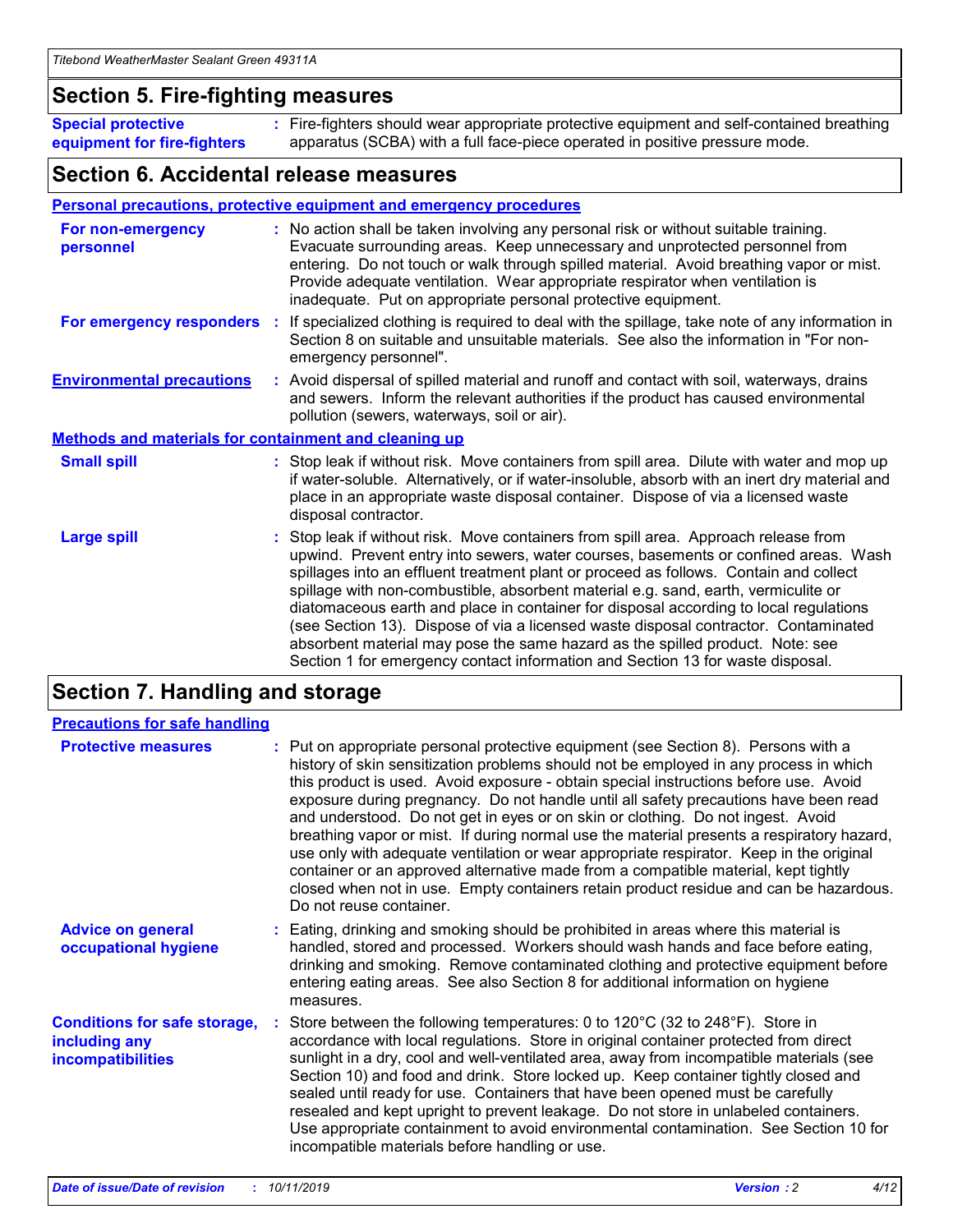## **Section 8. Exposure controls/personal protection**

#### **Control parameters**

#### **Occupational exposure limits**

| <b>Ingredient name</b>                               |    |                        | <b>Exposure limits</b>                                                                                                                                                                                                                                                                                                                                                                                                                                                                                                                                                                                                 |
|------------------------------------------------------|----|------------------------|------------------------------------------------------------------------------------------------------------------------------------------------------------------------------------------------------------------------------------------------------------------------------------------------------------------------------------------------------------------------------------------------------------------------------------------------------------------------------------------------------------------------------------------------------------------------------------------------------------------------|
| 3-aminopropyltriethoxysilane<br>Dibutyltin dilaurate |    |                        | None.<br>ACGIH TLV (United States, 3/2019). Absorbed through skin.<br>Notes: as Sn<br>TWA: $0.1 \text{ mg/m}^3$ , (as Sn) 8 hours.<br>STEL: 0.2 mg/m <sup>3</sup> , (as Sn) 15 minutes.<br>NIOSH REL (United States, 10/2016). Absorbed through skin.<br>Notes: as Sn<br>TWA: 0.1 mg/m <sup>3</sup> , (as Sn) 10 hours.<br>OSHA PEL (United States, 5/2018). Notes: as Sn<br>TWA: 0.1 mg/m <sup>3</sup> , (as Sn) 8 hours.<br>OSHA PEL 1989 (United States, 3/1989). Absorbed through skin.<br>Notes: measured as Sn<br>TWA: 0.1 mg/m <sup>3</sup> , (measured as Sn) 8 hours. Form: Organic                           |
| <b>Appropriate engineering</b><br>controls           |    |                        | : If user operations generate dust, fumes, gas, vapor or mist, use process enclosures,<br>local exhaust ventilation or other engineering controls to keep worker exposure to<br>airborne contaminants below any recommended or statutory limits.                                                                                                                                                                                                                                                                                                                                                                       |
| <b>Environmental exposure</b><br>controls            |    |                        | Emissions from ventilation or work process equipment should be checked to ensure<br>they comply with the requirements of environmental protection legislation. In some<br>cases, fume scrubbers, filters or engineering modifications to the process equipment<br>will be necessary to reduce emissions to acceptable levels.                                                                                                                                                                                                                                                                                          |
| <b>Individual protection measures</b>                |    |                        |                                                                                                                                                                                                                                                                                                                                                                                                                                                                                                                                                                                                                        |
| <b>Hygiene measures</b>                              |    |                        | : Wash hands, forearms and face thoroughly after handling chemical products, before<br>eating, smoking and using the lavatory and at the end of the working period.<br>Appropriate techniques should be used to remove potentially contaminated clothing.<br>Contaminated work clothing should not be allowed out of the workplace. Wash<br>contaminated clothing before reusing. Ensure that eyewash stations and safety<br>showers are close to the workstation location.                                                                                                                                            |
| <b>Eye/face protection</b>                           |    |                        | Safety eyewear complying with an approved standard should be used when a risk<br>assessment indicates this is necessary to avoid exposure to liquid splashes, mists,<br>gases or dusts. If contact is possible, the following protection should be worn, unless<br>the assessment indicates a higher degree of protection: chemical splash goggles.                                                                                                                                                                                                                                                                    |
| <b>Skin protection</b>                               |    |                        |                                                                                                                                                                                                                                                                                                                                                                                                                                                                                                                                                                                                                        |
| <b>Hand protection</b>                               |    |                        | : Chemical-resistant, impervious gloves complying with an approved standard should be<br>worn at all times when handling chemical products if a risk assessment indicates this is<br>necessary. Considering the parameters specified by the glove manufacturer, check<br>during use that the gloves are still retaining their protective properties. It should be<br>noted that the time to breakthrough for any glove material may be different for different<br>glove manufacturers. In the case of mixtures, consisting of several substances, the<br>protection time of the gloves cannot be accurately estimated. |
| <b>Body protection</b>                               |    | handling this product. | Personal protective equipment for the body should be selected based on the task being<br>performed and the risks involved and should be approved by a specialist before                                                                                                                                                                                                                                                                                                                                                                                                                                                |
| <b>Other skin protection</b>                         |    |                        | : Appropriate footwear and any additional skin protection measures should be selected<br>based on the task being performed and the risks involved and should be approved by a<br>specialist before handling this product.                                                                                                                                                                                                                                                                                                                                                                                              |
| <b>Respiratory protection</b>                        | ÷. | aspects of use.        | Based on the hazard and potential for exposure, select a respirator that meets the<br>appropriate standard or certification. Respirators must be used according to a<br>respiratory protection program to ensure proper fitting, training, and other important                                                                                                                                                                                                                                                                                                                                                         |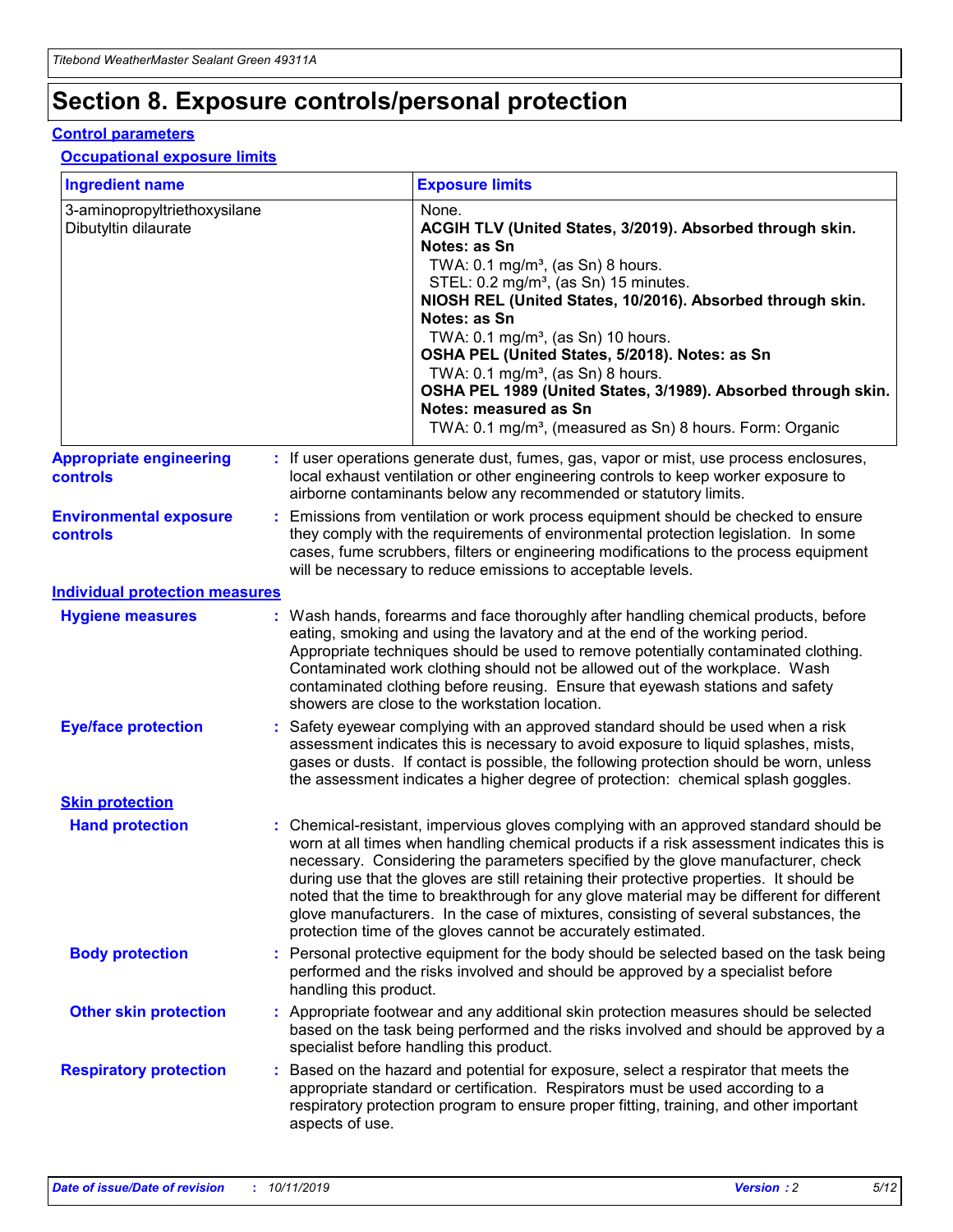### **Section 9. Physical and chemical properties**

#### **Appearance**

| <b>Physical state</b>                             | : Liquid. [Paste.]                                                |
|---------------------------------------------------|-------------------------------------------------------------------|
| <b>Color</b>                                      | Green.                                                            |
| Odor                                              | None [Slight]                                                     |
| <b>Odor threshold</b>                             | : Not available.                                                  |
| рH                                                | : Not applicable.                                                 |
| <b>Melting point</b>                              | : Not available.                                                  |
| <b>Boiling point</b>                              | : $>100^{\circ}$ C ( $>212^{\circ}$ F)                            |
| <b>Flash point</b>                                | : Closed cup: >200°C (>392°F) [Setaflash.]                        |
| <b>Evaporation rate</b>                           | $:$ <1 (butyl acetate = 1)                                        |
| <b>Flammability (solid, gas)</b>                  | : Not available.                                                  |
| Lower and upper explosive<br>(flammable) limits   | : Not available.                                                  |
| <b>VOC (less water, less</b><br>exempt solvents)  | $: 0$ g/l                                                         |
| <b>Volatility</b>                                 | $: 0\%$ (w/w)                                                     |
| <b>Vapor density</b>                              | : Not available.                                                  |
| <b>Relative density</b>                           | : 1.4329                                                          |
| <b>Solubility</b>                                 | : Insoluble in the following materials: cold water and hot water. |
| <b>Solubility in water</b>                        | : Not available.                                                  |
| <b>Partition coefficient: n-</b><br>octanol/water | : Not available.                                                  |
| <b>Auto-ignition temperature</b>                  | $:$ Not available.                                                |
| <b>Decomposition temperature</b>                  | : Not available.                                                  |
| <b>Viscosity</b>                                  | $:$ Not available.                                                |

### **Section 10. Stability and reactivity**

| <b>Reactivity</b>                            | : No specific test data related to reactivity available for this product or its ingredients.            |
|----------------------------------------------|---------------------------------------------------------------------------------------------------------|
| <b>Chemical stability</b>                    | : The product is stable.                                                                                |
| <b>Possibility of hazardous</b><br>reactions | : Under normal conditions of storage and use, hazardous reactions will not occur.                       |
| <b>Conditions to avoid</b>                   | : No specific data.                                                                                     |
| <b>Incompatible materials</b>                | : No specific data.                                                                                     |
| <b>Hazardous decomposition</b><br>products   | Under normal conditions of storage and use, hazardous decomposition products should<br>not be produced. |

### **Section 11. Toxicological information**

### **Information on toxicological effects**

#### **Acute toxicity**

| <b>Product/ingredient name</b> | <b>Result</b>           | <b>Species</b> | <b>Dose</b>                | <b>Exposure</b> |
|--------------------------------|-------------------------|----------------|----------------------------|-----------------|
| 3-aminopropyltriethoxysilane   | <b>ILD50 Dermal</b>     | Rabbit         | 4.29 g/kg                  |                 |
| Dibutyltin dilaurate           | ILD50 Oral<br>LD50 Oral | Rat<br>Rat     | $1.57$ g/kg<br>175 $mg/kg$ |                 |
|                                |                         |                |                            |                 |

**Irritation/Corrosion**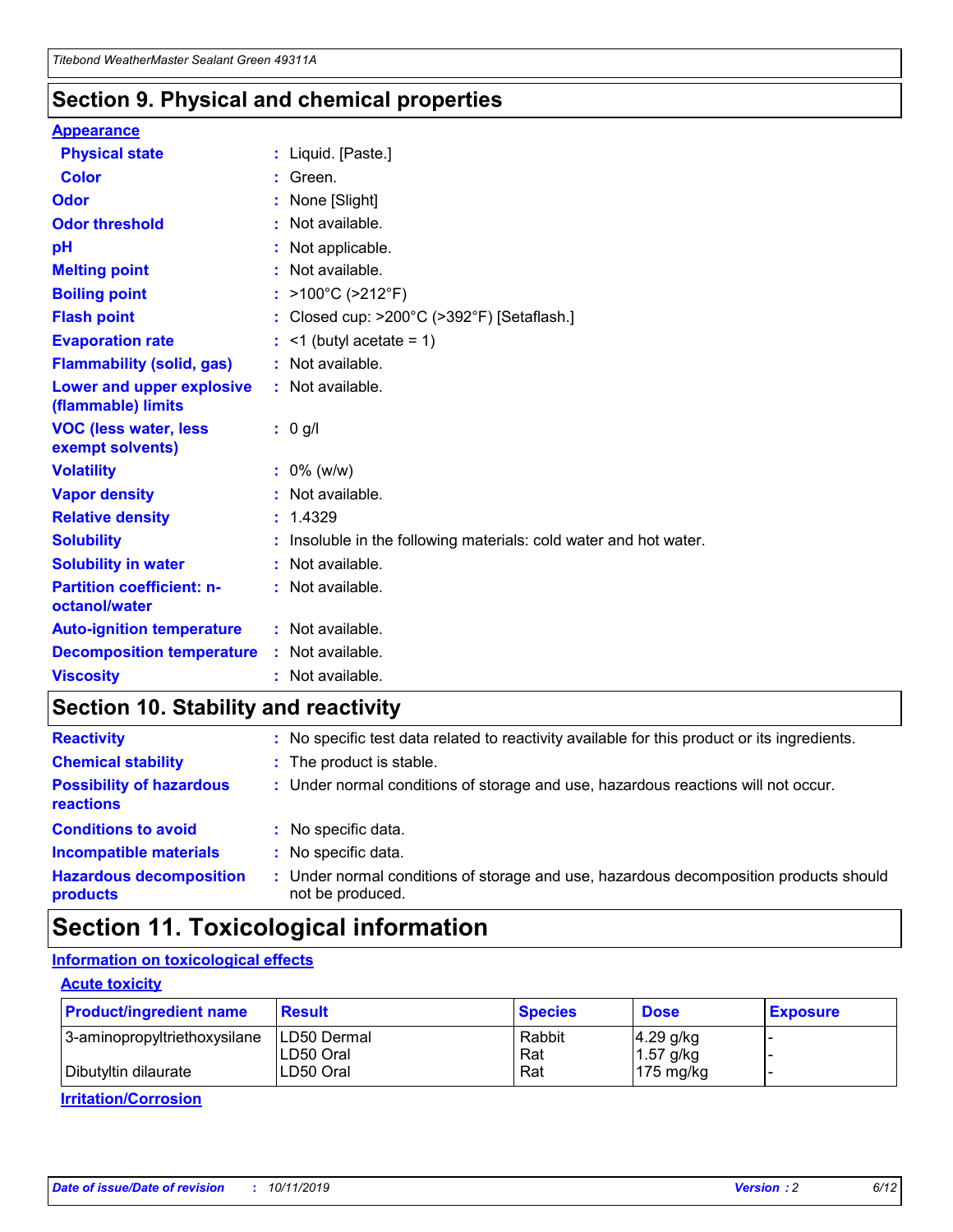## **Section 11. Toxicological information**

| <b>Product/ingredient name</b> | <b>Result</b>            | <b>Species</b> | <b>Score</b> | <b>Exposure</b>           | <b>Observation</b> |
|--------------------------------|--------------------------|----------------|--------------|---------------------------|--------------------|
| 3-aminopropyltriethoxysilane   | Eyes - Mild irritant     | Rabbit         |              | $100$ mg                  |                    |
|                                | Eyes - Severe irritant   | Rabbit         |              | 24 hours 750              |                    |
|                                |                          |                |              | ug                        |                    |
|                                | Skin - Severe irritant   | Rabbit         |              | 24 hours 5                | -                  |
| Dibutyltin dilaurate           | Eyes - Moderate irritant | Rabbit         |              | mq<br><b>24 hours 100</b> |                    |
|                                |                          |                |              | mg                        |                    |
|                                | Skin - Severe irritant   | Rabbit         |              | 500 mg                    |                    |

#### **Sensitization**

Not available.

#### **Mutagenicity**

Not available.

#### **Carcinogenicity**

Not available.

#### **Reproductive toxicity**

Not available.

#### **Teratogenicity**

Not available.

#### **Specific target organ toxicity (single exposure)**

Not available.

#### **Specific target organ toxicity (repeated exposure)**

| <b>Name</b>                                                                         |                                                                            | <b>Category</b>                                     | <b>Route of</b><br>exposure | <b>Target organs</b> |
|-------------------------------------------------------------------------------------|----------------------------------------------------------------------------|-----------------------------------------------------|-----------------------------|----------------------|
| Dibutyltin dilaurate                                                                |                                                                            | Category 1                                          | $\overline{\phantom{0}}$    | respiratory system   |
| <b>Aspiration hazard</b><br>Not available.                                          |                                                                            |                                                     |                             |                      |
| <b>Information on the likely</b><br>routes of exposure                              | : Not available.                                                           |                                                     |                             |                      |
| <b>Potential acute health effects</b>                                               |                                                                            |                                                     |                             |                      |
| <b>Eye contact</b>                                                                  | : May cause eye irritation.                                                |                                                     |                             |                      |
| <b>Inhalation</b>                                                                   |                                                                            | : No known significant effects or critical hazards. |                             |                      |
| <b>Skin contact</b>                                                                 | : May cause skin irritation.                                               |                                                     |                             |                      |
| <b>Ingestion</b>                                                                    |                                                                            | : No known significant effects or critical hazards. |                             |                      |
| <b>Symptoms related to the physical, chemical and toxicological characteristics</b> |                                                                            |                                                     |                             |                      |
| <b>Eye contact</b>                                                                  | irritation<br>watering<br>redness                                          | : Adverse symptoms may include the following:       |                             |                      |
| <b>Inhalation</b>                                                                   | reduced fetal weight<br>increase in fetal deaths<br>skeletal malformations | : Adverse symptoms may include the following:       |                             |                      |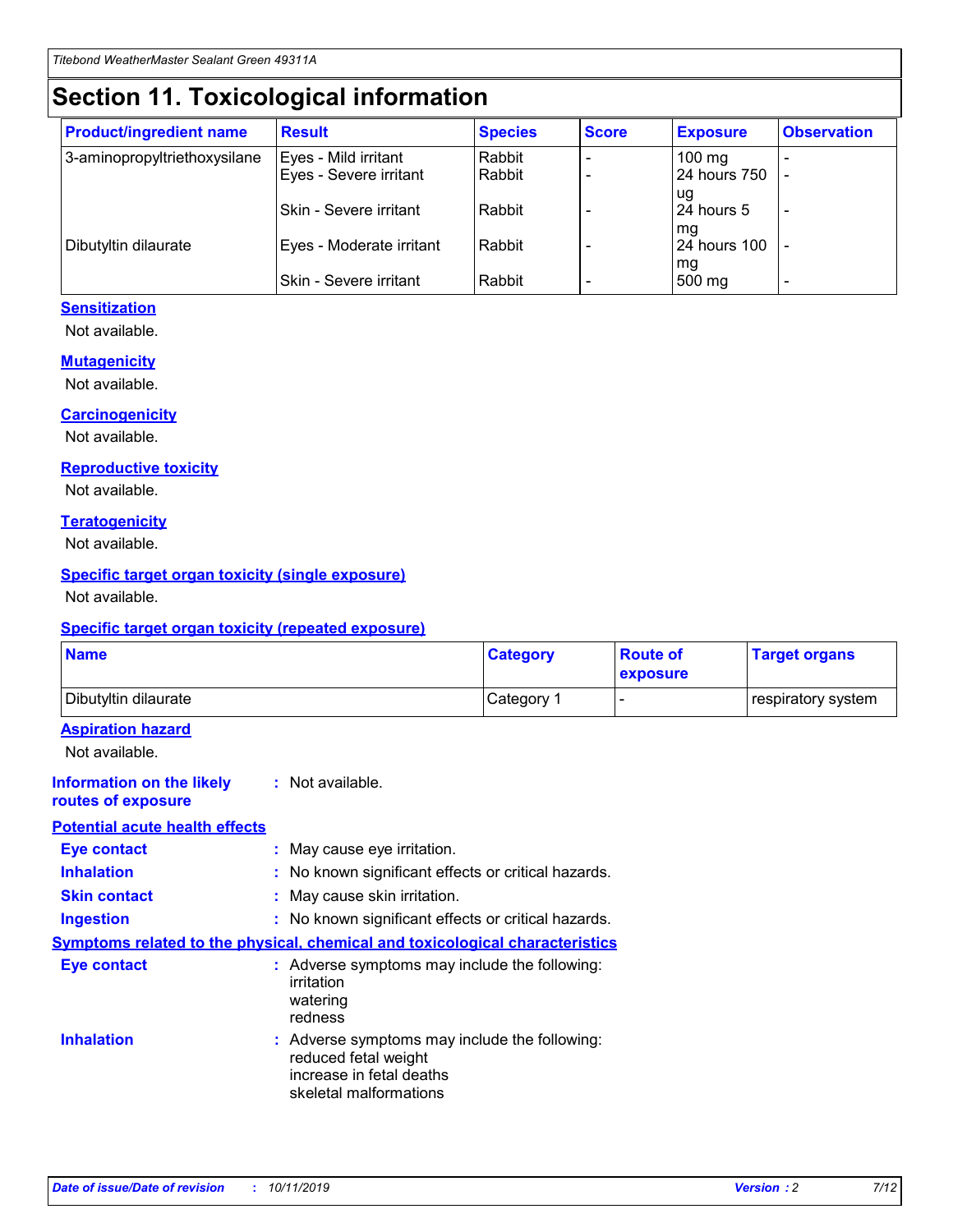## **Section 11. Toxicological information**

| <b>Skin contact</b>                     | : Adverse symptoms may include the following:<br>irritation<br>redness<br>reduced fetal weight<br>increase in fetal deaths<br>skeletal malformations |
|-----------------------------------------|------------------------------------------------------------------------------------------------------------------------------------------------------|
| <b>Ingestion</b>                        | : Adverse symptoms may include the following:<br>reduced fetal weight<br>increase in fetal deaths<br>skeletal malformations                          |
|                                         | Delayed and immediate effects and also chronic effects from short and long term exposure                                                             |
| <b>Short term exposure</b>              |                                                                                                                                                      |
| <b>Potential immediate</b><br>effects   | : Not available.                                                                                                                                     |
| <b>Potential delayed effects</b>        | : Not available.                                                                                                                                     |
| <b>Long term exposure</b>               |                                                                                                                                                      |
| <b>Potential immediate</b><br>effects   | : Not available.                                                                                                                                     |
| <b>Potential delayed effects</b>        | : Not available.                                                                                                                                     |
| <b>Potential chronic health effects</b> |                                                                                                                                                      |
| Not available.                          |                                                                                                                                                      |
| <b>General</b>                          | : Once sensitized, a severe allergic reaction may occur when subsequently exposed to<br>very low levels.                                             |
| <b>Carcinogenicity</b>                  | : No known significant effects or critical hazards.                                                                                                  |
| <b>Mutagenicity</b>                     | No known significant effects or critical hazards.                                                                                                    |
| <b>Teratogenicity</b>                   | May damage the unborn child.                                                                                                                         |
| <b>Developmental effects</b>            | No known significant effects or critical hazards.                                                                                                    |
| <b>Fertility effects</b>                | : May damage fertility.                                                                                                                              |
| <b>Numerical measures of toxicity</b>   |                                                                                                                                                      |
| <b>Acute toxicity estimates</b>         |                                                                                                                                                      |
|                                         |                                                                                                                                                      |

Not available.

## **Section 12. Ecological information**

#### **Toxicity**

| <b>Product/ingredient name</b> | <b>Result</b>                     | <b>Species</b>                       | <b>Exposure</b> |
|--------------------------------|-----------------------------------|--------------------------------------|-----------------|
| Dibutyltin dilaurate           | Chronic EC10 > 2 mg/l Fresh water | Algae - Scenedesmus<br>I subspicatus | l 96 hours      |

### **Persistence and degradability**

| <b>Product/ingredient name</b> | <b>Test</b>                                                                    | <b>Result</b>  |  | <b>Dose</b>       | <b>Inoculum</b>         |
|--------------------------------|--------------------------------------------------------------------------------|----------------|--|-------------------|-------------------------|
| Dibutyltin dilaurate           | OECD 301F<br>Ready<br>Biodegradability -<br>Manometric<br>Respirometry<br>Test | 23 % - 28 days |  |                   |                         |
| <b>Product/ingredient name</b> | <b>Aquatic half-life</b>                                                       |                |  | <b>Photolysis</b> | <b>Biodegradability</b> |
| Dibutyltin dilaurate           |                                                                                |                |  |                   | Inherent                |

### **Bioaccumulative potential**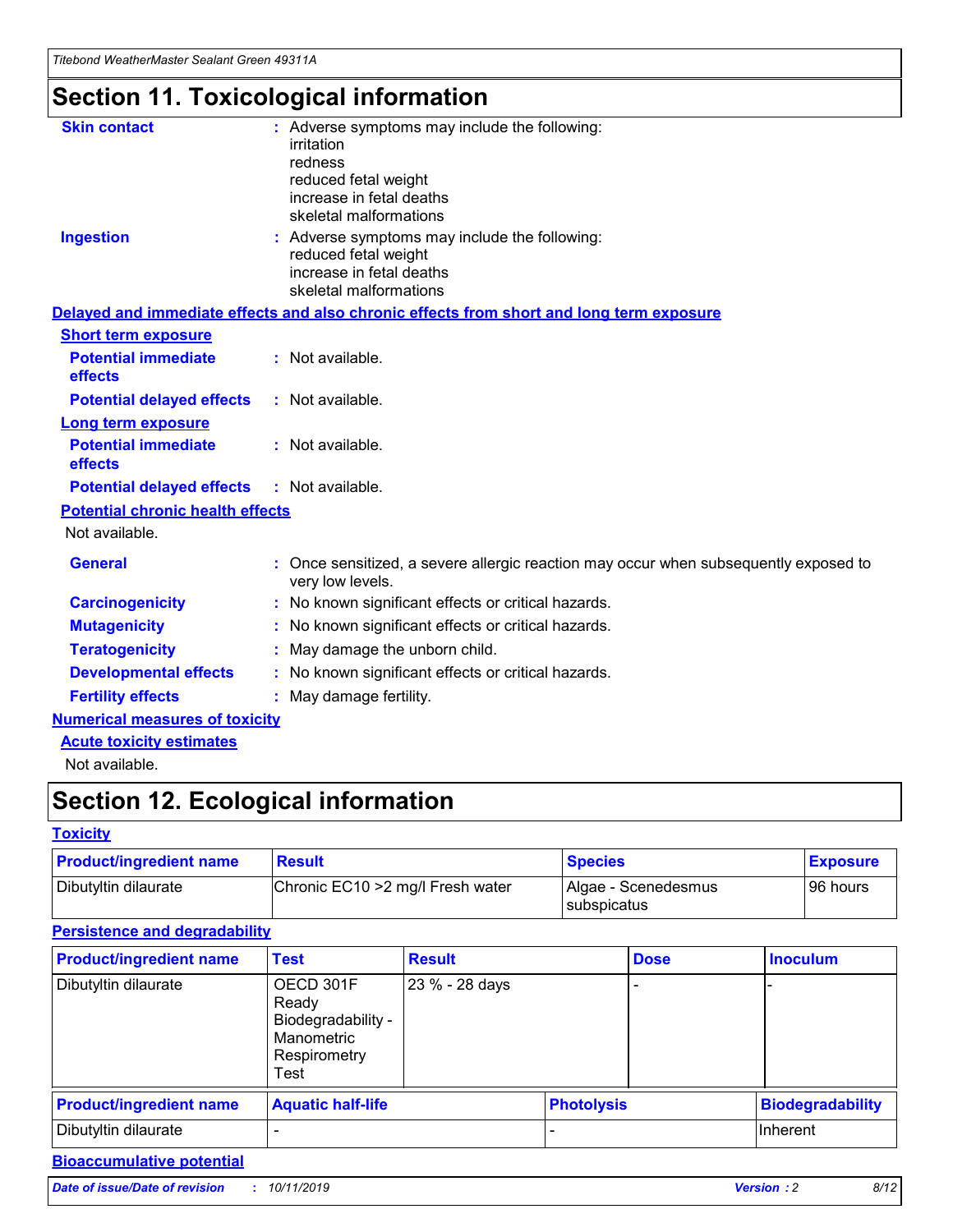## **Section 12. Ecological information**

| <b>Product/ingredient name</b>                       | ∣LoqP <sub>ow</sub> | <b>BCF</b>  | <b>Potential</b> |
|------------------------------------------------------|---------------------|-------------|------------------|
| 3-aminopropyltriethoxysilane<br>Dibutyltin dilaurate | 4.44                | 3.4<br>2.91 | low<br>low       |

#### **Mobility in soil**

| <b>Soil/water partition</b><br>coefficient (K <sub>oc</sub> ) | : Not available.                                    |
|---------------------------------------------------------------|-----------------------------------------------------|
| <b>Other adverse effects</b>                                  | : No known significant effects or critical hazards. |

### **Section 13. Disposal considerations**

**Disposal methods :**

The generation of waste should be avoided or minimized wherever possible. Disposal of this product, solutions and any by-products should at all times comply with the requirements of environmental protection and waste disposal legislation and any regional local authority requirements. Dispose of surplus and non-recyclable products via a licensed waste disposal contractor. Waste should not be disposed of untreated to the sewer unless fully compliant with the requirements of all authorities with jurisdiction. Waste packaging should be recycled. Incineration or landfill should only be considered when recycling is not feasible. This material and its container must be disposed of in a safe way. Care should be taken when handling emptied containers that have not been cleaned or rinsed out. Empty containers or liners may retain some product residues. Avoid dispersal of spilled material and runoff and contact with soil, waterways, drains and sewers.

## **Section 14. Transport information**

|                                      | <b>DOT</b><br><b>Classification</b> | <b>TDG</b><br><b>Classification</b> | <b>Mexico</b><br><b>Classification</b> | <b>ADR/RID</b>               | <b>IMDG</b>    | <b>IATA</b>    |
|--------------------------------------|-------------------------------------|-------------------------------------|----------------------------------------|------------------------------|----------------|----------------|
| <b>UN number</b>                     | Not regulated.                      | Not regulated.                      | Not regulated.                         | Not regulated.               | Not regulated. | Not regulated. |
| <b>UN proper</b><br>shipping name    |                                     |                                     |                                        |                              |                |                |
| <b>Transport</b><br>hazard class(es) | $\blacksquare$                      | $\overline{\phantom{0}}$            | $\overline{\phantom{a}}$               | $\qquad \qquad \blacksquare$ | $\blacksquare$ | $\blacksquare$ |
| <b>Packing group</b>                 | $\overline{\phantom{a}}$            | -                                   |                                        | -                            |                | -              |
| <b>Environmental</b><br>hazards      | No.                                 | No.                                 | No.                                    | No.                          | No.            | No.            |

## **Section 15. Regulatory information**

#### **U.S. Federal regulations**

#### **SARA 302/304**

#### **Composition/information on ingredients**

No products were found.

**SARA 304 RQ :** Not applicable.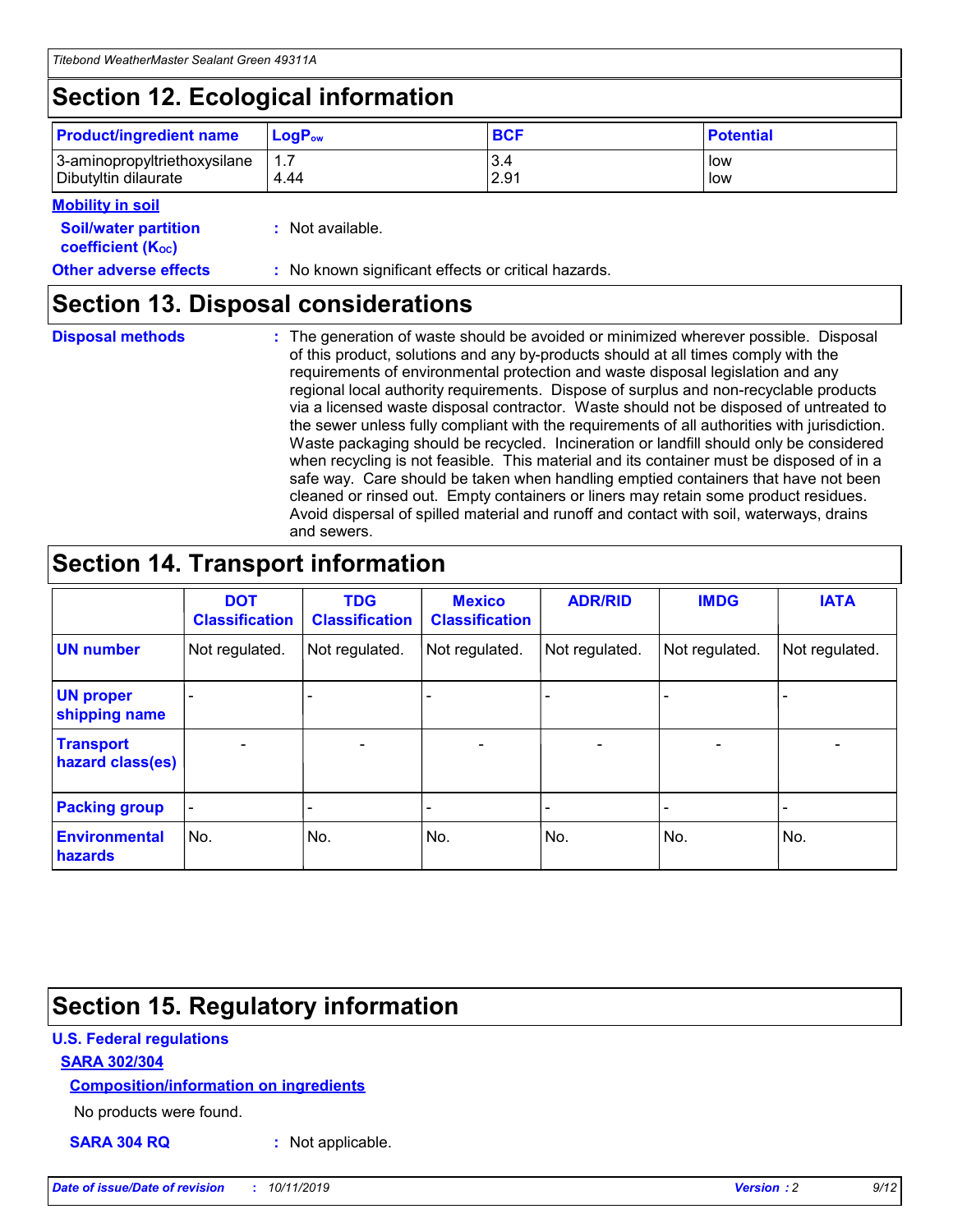## **Section 15. Regulatory information**

#### **SARA 311/312**

**Classification :** EYE IRRITATION - Category 2B SKIN SENSITIZATION - Category 1 TOXIC TO REPRODUCTION (Fertility) - Category 1B TOXIC TO REPRODUCTION (Unborn child) - Category 1B

#### **Composition/information on ingredients**

| <b>Name</b>                  | $\frac{9}{6}$ | <b>Classification</b>                                                                                            |
|------------------------------|---------------|------------------------------------------------------------------------------------------------------------------|
| 3-aminopropyltriethoxysilane | $\leq$ 3      | <b>FLAMMABLE LIQUIDS - Category 4</b><br><b>ACUTE TOXICITY (oral) - Category 4</b>                               |
|                              |               | SKIN IRRITATION - Category 2<br>EYE IRRITATION - Category 2A                                                     |
| Dibutyltin dilaurate         | ≤0.3          | ACUTE TOXICITY (oral) - Category 3<br>SKIN CORROSION - Category 1C                                               |
|                              |               | SERIOUS EYE DAMAGE - Category 1<br>SKIN SENSITIZATION - Category 1<br><b>GERM CELL MUTAGENICITY - Category 2</b> |
|                              |               | TOXIC TO REPRODUCTION (Fertility) - Category 1B<br>TOXIC TO REPRODUCTION (Unborn child) - Category 1B            |
|                              |               | SPECIFIC TARGET ORGAN TOXICITY (REPEATED<br>EXPOSURE) (respiratory system) - Category 1                          |

#### **State regulations**

| <b>Massachusetts</b> | : None of the components are listed. |
|----------------------|--------------------------------------|
| <b>New York</b>      | : None of the components are listed. |
| <b>New Jersey</b>    | : None of the components are listed. |
| <b>Pennsylvania</b>  | : None of the components are listed. |

#### **California Prop. 65**

**A** WARNING: This product can expose you to methanol, which is known to the State of California to cause birth defects or other reproductive harm. For more information go to www.P65Warnings.ca.gov.

| <b>Ingredient name</b> | No significant risk Maximum<br>level | acceptable dosage<br>level |
|------------------------|--------------------------------------|----------------------------|
| methanol               |                                      | Yes.                       |

#### **International regulations**

**Chemical Weapon Convention List Schedules I, II & III Chemicals** Not listed.

#### **Montreal Protocol**

Not listed.

**Stockholm Convention on Persistent Organic Pollutants**

Not listed.

### **UNECE Aarhus Protocol on POPs and Heavy Metals**

Not listed.

#### **Inventory list**

### **China :** All components are listed or exempted.

**United States TSCA 8(b) inventory :** All components are active or exempted.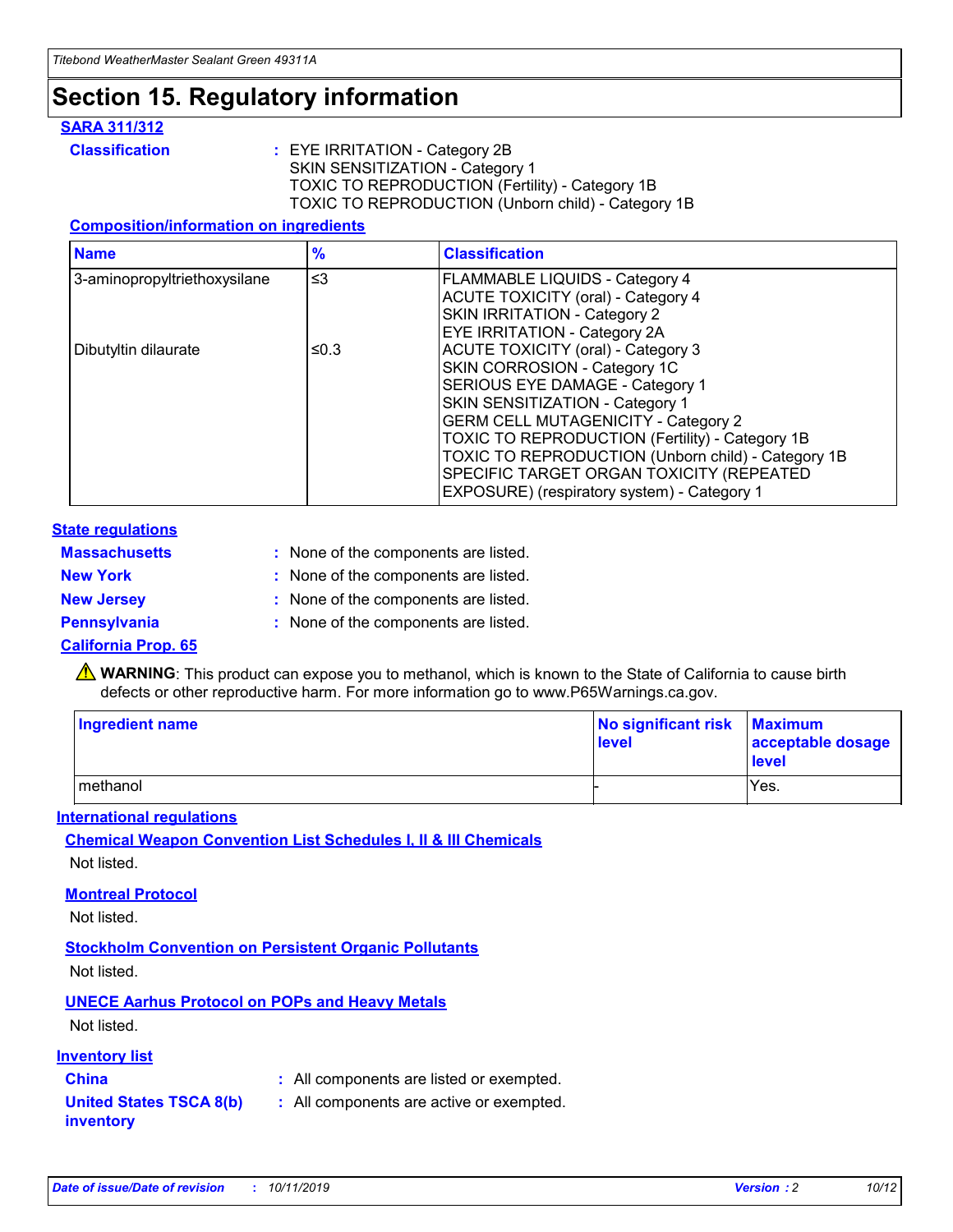## **Section 16. Other information**

**Hazardous Material Information System (U.S.A.)**



**Caution: HMIS® ratings are based on a 0-4 rating scale, with 0 representing minimal hazards or risks, and 4 representing significant hazards or risks. Although HMIS® ratings and the associated label are not required on SDSs or products leaving a facility under 29 CFR 1910.1200, the preparer may choose to provide them. HMIS® ratings are to be used with a fully implemented HMIS® program. HMIS® is a registered trademark and service mark of the American Coatings Association, Inc.**

**The customer is responsible for determining the PPE code for this material. For more information on HMIS® Personal Protective Equipment (PPE) codes, consult the HMIS® Implementation Manual.**

#### **National Fire Protection Association (U.S.A.)**



**Reprinted with permission from NFPA 704-2001, Identification of the Hazards of Materials for Emergency Response Copyright ©1997, National Fire Protection Association, Quincy, MA 02269. This reprinted material is not the complete and official position of the National Fire Protection Association, on the referenced subject which is represented only by the standard in its entirety.**

**Copyright ©2001, National Fire Protection Association, Quincy, MA 02269. This warning system is intended to be interpreted and applied only by properly trained individuals to identify fire, health and reactivity hazards of chemicals. The user is referred to certain limited number of chemicals with recommended classifications in NFPA 49 and NFPA 325, which would be used as a guideline only. Whether the chemicals are classified by NFPA or not, anyone using the 704 systems to classify chemicals does so at their own risk.**

#### **Procedure used to derive the classification**

| <b>Classification</b>                                                                                                                                                                  |                                                                                                                                                                                                                                                                   | <b>Justification</b>                                                                                                                                                                                                                                                                                       |  |
|----------------------------------------------------------------------------------------------------------------------------------------------------------------------------------------|-------------------------------------------------------------------------------------------------------------------------------------------------------------------------------------------------------------------------------------------------------------------|------------------------------------------------------------------------------------------------------------------------------------------------------------------------------------------------------------------------------------------------------------------------------------------------------------|--|
| <b>EYE IRRITATION - Category 2B</b><br>SKIN SENSITIZATION - Category 1<br><b>TOXIC TO REPRODUCTION (Fertility) - Category 1B</b><br>TOXIC TO REPRODUCTION (Unborn child) - Category 1B |                                                                                                                                                                                                                                                                   | Expert judgment<br>Expert judgment<br>Expert judgment<br>Expert judgment                                                                                                                                                                                                                                   |  |
| <b>History</b>                                                                                                                                                                         |                                                                                                                                                                                                                                                                   |                                                                                                                                                                                                                                                                                                            |  |
| <b>Date of printing</b>                                                                                                                                                                | : 4/22/2022                                                                                                                                                                                                                                                       |                                                                                                                                                                                                                                                                                                            |  |
| Date of issue/Date of<br>revision                                                                                                                                                      | : 10/11/2019                                                                                                                                                                                                                                                      |                                                                                                                                                                                                                                                                                                            |  |
| Date of previous issue                                                                                                                                                                 | : 10/16/2020                                                                                                                                                                                                                                                      |                                                                                                                                                                                                                                                                                                            |  |
| <b>Version</b>                                                                                                                                                                         | $\therefore$ 2                                                                                                                                                                                                                                                    |                                                                                                                                                                                                                                                                                                            |  |
| <b>Key to abbreviations</b>                                                                                                                                                            | $\therefore$ ATE = Acute Toxicity Estimate<br><b>BCF</b> = Bioconcentration Factor<br>IATA = International Air Transport Association<br><b>IBC</b> = Intermediate Bulk Container<br><b>IMDG = International Maritime Dangerous Goods</b><br>$UN = United Nations$ | GHS = Globally Harmonized System of Classification and Labelling of Chemicals<br>LogPow = logarithm of the octanol/water partition coefficient<br>MARPOL = International Convention for the Prevention of Pollution From Ships, 1973<br>as modified by the Protocol of 1978. ("Marpol" = marine pollution) |  |